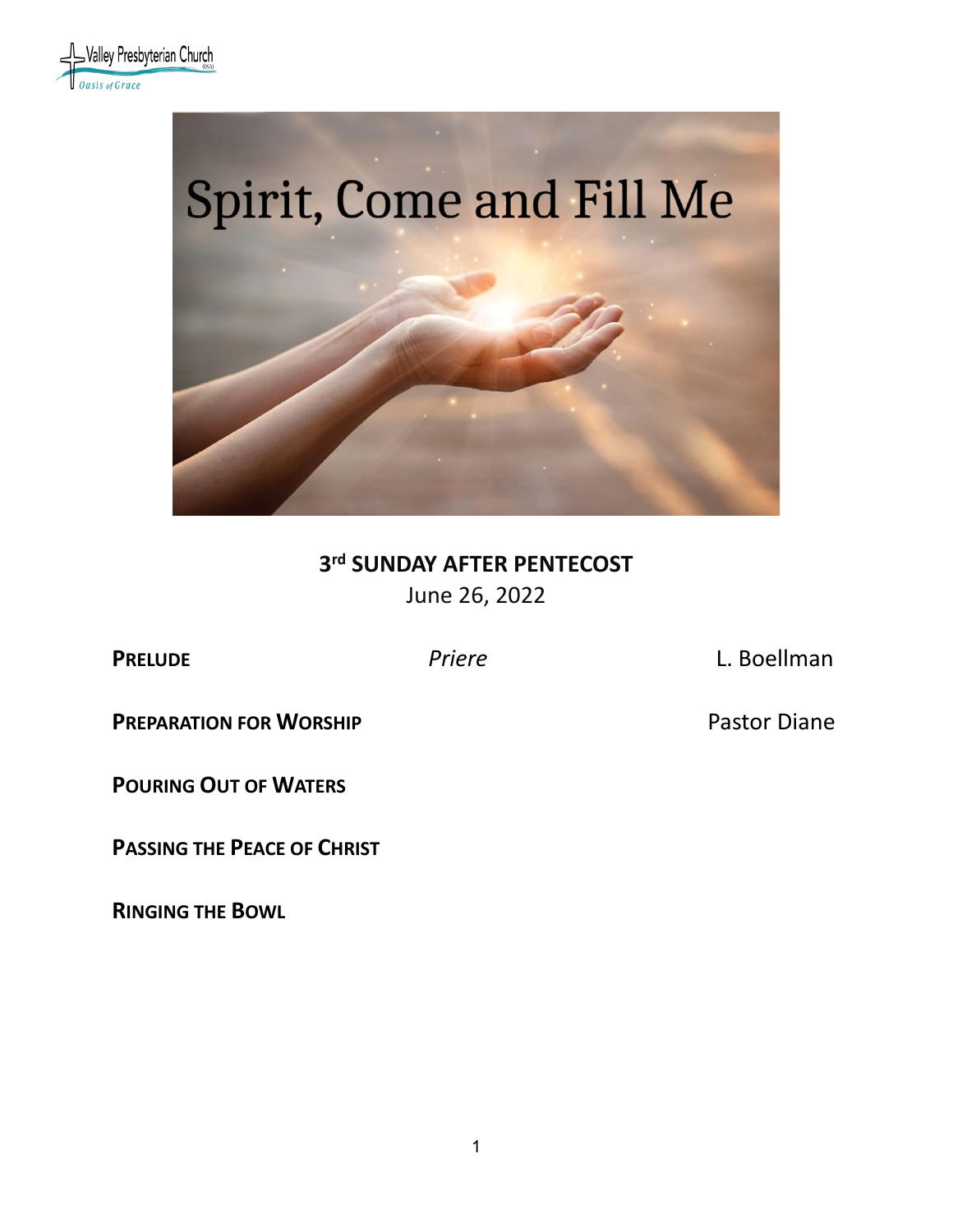

## **CALL TO WORSHIP CALL TO WORSHIP**

Here we have gathered as God's people, inspired by the Spirit … to witness more effectively, to listen more deeply, to speak more truthfully, to live more peacefully, to love more energetically, to teach more eloquently, to pray more seriously, to worship more enthusiastically, to celebrate more joyfully, to sing more faithfully, to give more generously, to serve more compassionately.

### **OPENING HYMN** *Love Divine, All Loves Excelling* 366

### **CALL TO PRAYER**

It is in our confession where we realize our desire for God and our hope for God's mercy. It is in admitting the truth of our lives that we take the first step toward wholeness and healing.

**UNISON PRAYER OF CONFESSION For missed opportunities, forgive us. For hasty words and voices raised, forgive us. For selfishness and all that hurts, forgive us For poor harvest from love that's sown, forgive us. Revive us, restore us and teach us your way, that we might walk in it day by day.**

*(Silent prayer)* Amen

#### **ASSURANCE OF PARDON**

There is no pain that God cannot heal. There is no wrong that God cannot forgive. Friends, believe the good news of the Gospel: in Jesus Christ, we are forgiven.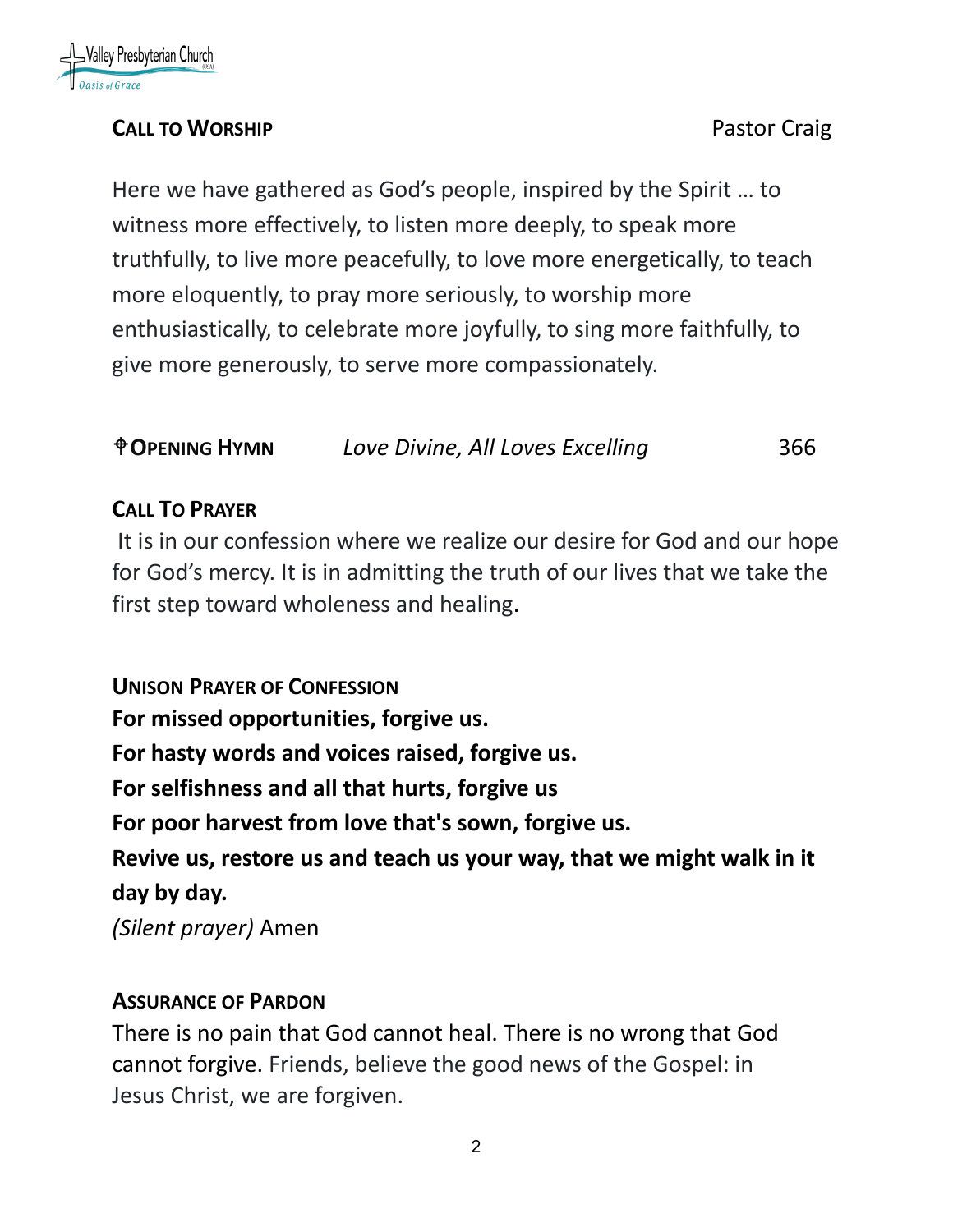

# **GLORIA PATRI** 581

Glory be to the Father, and to the Son, and to the Holy Ghost. as it was in the beginning, is now, and ever shall be, world without end. Amen, Amen.

# **ANTHEM** *Down to the River to Pray* with *Lord, Listen to Your Children* Trad. Spiritual, K. Medema/Arr. M. McDonald AJ Barrios, Soloist

As I went down to the river to pray,

Studyin' about that good ole way and who shall wear the starry crown, Good Lord, show me the way.

O brother, let's go down, let's go down, come on down.

O brother, let's go down, down to the river to pray.

Lord, listen to your children prayin'. Lord, send your Spirit in this place. Lord, listen to your children prayin', Send us love, send us power, send us grace.

Something's gonna happen like the world has never known, When the people of the Lord get down to pray. A door's gonna swing open and the walls come atumblin' down, When the people of the Lord get down to pray.

O children, let's go down, let's go down, come on down. O children, let's go down, down to the river to pray.

Lord, listen to your children praying.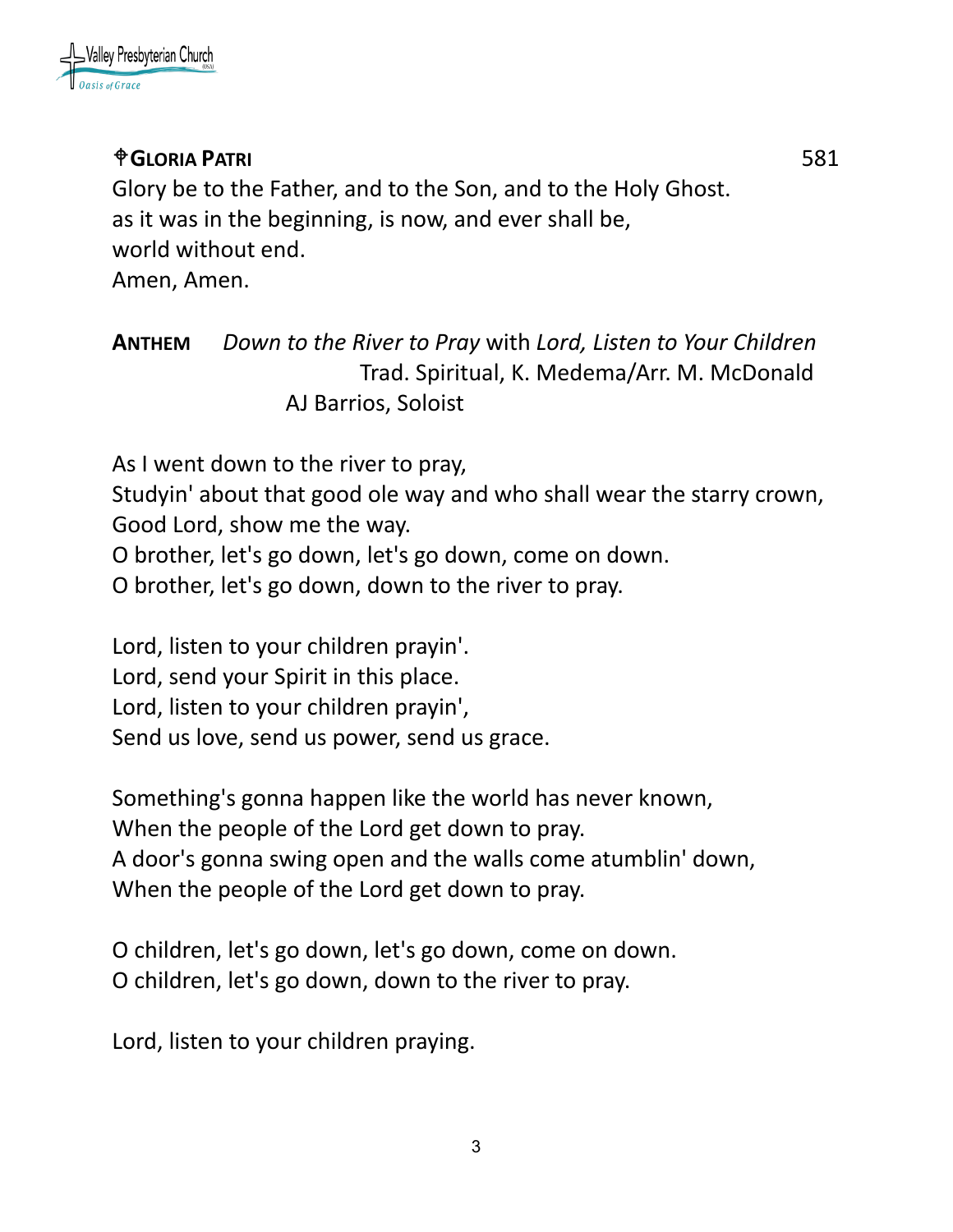

### **CHILDREN'S TIME**

**SCRIPTURE Galatians 5:1, Galatians 5:1, Galatians 5:13-15** 

It is for freedom that Christ has set us free. Stand firm, then, and do not let yourselves be burdened again by a yoke of slavery.

You, my brothers and sisters, were to be free. But do not use your freedom to indulge the flesh, rather, serve one another humbly in love. For the entire law is fulfilled in keeping this one command: "Love your neighbor as yourself" If you bite and devour each other, watch out or you will be destroyed by each other.

So, I say, walk by the Spirit, and you will not gratify the desires of the flesh. For the flesh desires what is contrary to the Spirit, and the Spirit what is contrary to the flesh. They are in conflict with each other, so that you are not to do whatever you want. But if you are led by the Spirit, you are not under the law.

The acts of the flesh are obvious: sexual immorality, impurity and debauchery; idolatry and witchcraft; hatred, discord, jealousy, fits of rage, selfish ambition, dissensions, factions and envy; drunkenness, orgies, and the like. I warn you, as I did before, that those who live like this will not inherit the kingdom of God.

But the fruit of the Spirit is love, joy, peace, forbearance, kindness, goodness, faithfulness, gentleness and self-control. Against such things there is no law. Those who belong to Christ Jesus have crucified the flesh with its passions and desires. Since we live by the Spirit, let us keep in step with the Spirit.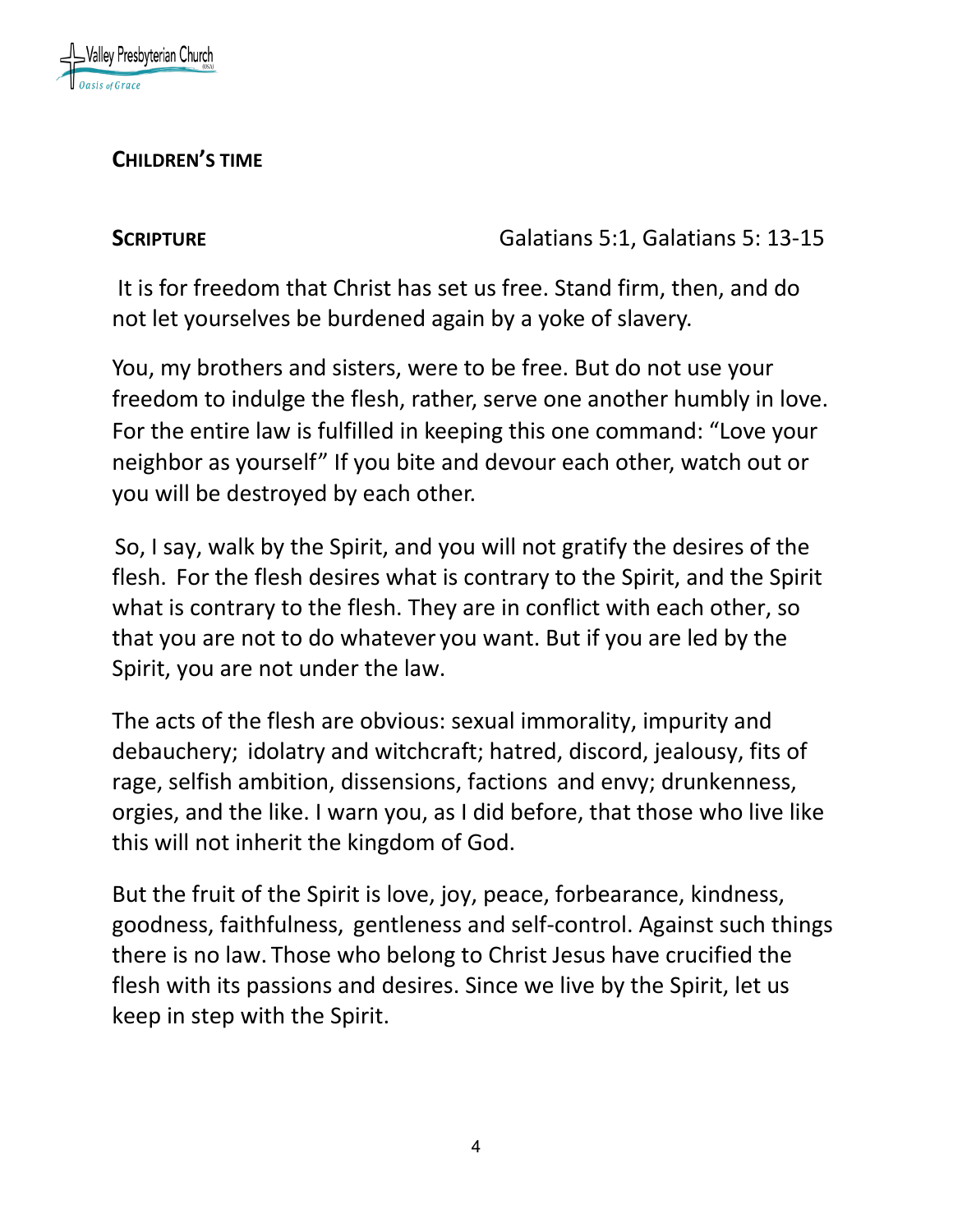

#### **SERMON "**CHRISTIAN FREEDOM"

**PASTORAL PRAYER** *Fill Me Now* Chorus: Fill me now, Fill me Now, Spirit, come and fill me now, Fill me now, fill me now, Spirit, come and fill me now.

#### **THE LORD'S PRAYER**

**Our Father who art in heaven, hallowed be thy name. Thy kingdom come, thy will be done, on earth as it is in heaven. Give us this day our daily bread; and forgive us our sins, as we forgive those who sin against us; and lead us not into temptation but deliver us from evil. For thine is the kingdom and the power and the glory, forever.**

**HYMN** *Fill Me Now* 

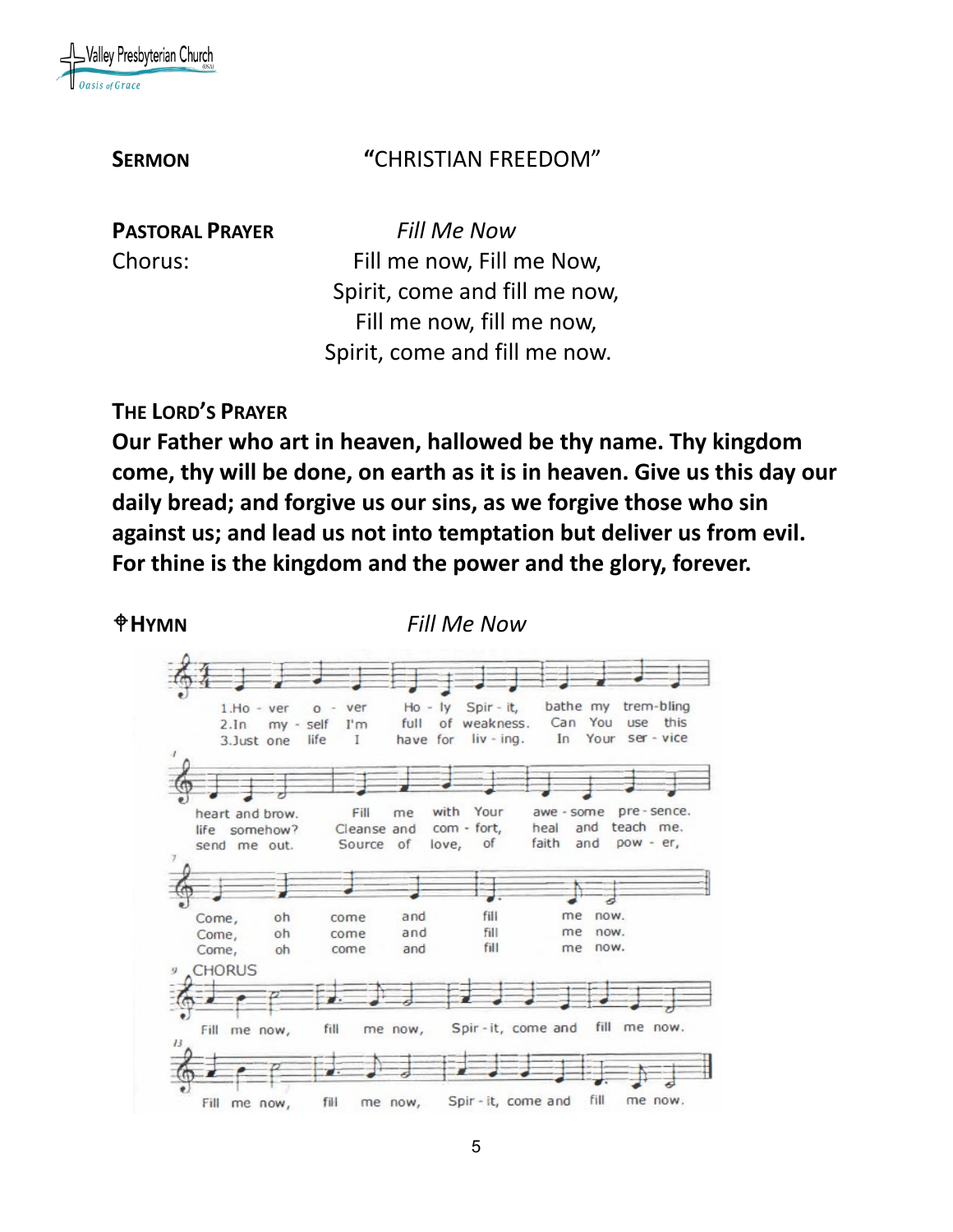

#### **CALL FOR OFFERING**

**OFFERTORY** *The Lost Chord* **A. Sullivan** Soloist: Ron Bell

*\*If you haven't already done so, please print your name in the Fellowship Register.*

*\* If you have a special prayer request, please fill out the blue card in front of you and place it in the offertory. Our Pastors and the Prayer Ministry Team will pray for your request. There is also a box in the Narthex you may place it in as well.*

| <b><i><u>ODOXOLOGY</u></i></b>            | 606 |
|-------------------------------------------|-----|
| Praise God, from whom all blessings flow; |     |
| Praise him, all creatures here below;     |     |
| Praise him above, ye heavenly host;       |     |
| Praise Father, Son, and Holy Ghost. Amen. |     |
|                                           |     |

# **PRAYER OF DEDICATION**

| $\triangle$ HYMN | <b>Spirit, Spirit of Gentleness</b> | 291 |
|------------------|-------------------------------------|-----|
|                  |                                     |     |

**CHARGE AND BENEDICTION**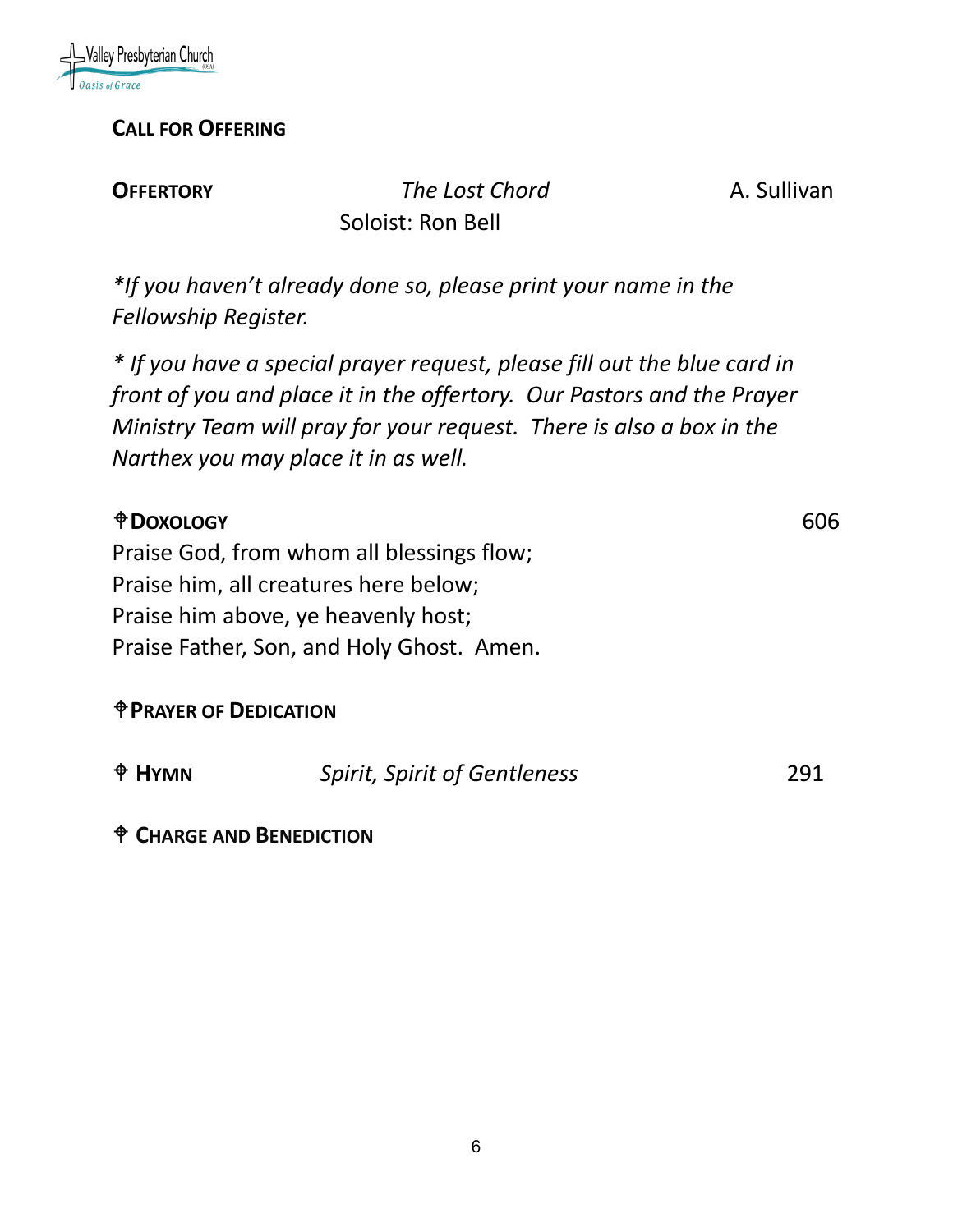

#### **CONGREGATIONAL RESPONSE** *Let There Be Peace on Earth*

Let there be peace on earth, and let it begin with me, Let there be peace on earth, the peace that was meant to be. With God as our Father, brothers all are we, Let me walk with my brother, in perfect harmony.

Let peace begin with me, let this be the moment now, With every step I take, let this be my solemn vow, To take each moment and live each moment in peace eternally, Let there be peace on earth, and let it begin with me.

 **POSTLUDE** *There's a Quiet Understanding* T. Smith/ Arr. D. Hustad, T. Smith

#### **All those who are able, please stand**

……………………………………………………………………………………………………..

**All Worship Services are available for replay on our website.** 

[www.valleypres.net](http://www.valleypres.net/)

**Flowers for the Sanctuary provided by**: Dick and Kay Davison, in celebration of their 68th wedding anniversary.

# **Please remember those hospitalized or in rehabilitation:**

Diane Larson

**WELCOME** to all who enter this place. Drink deeply of the living waters of God's grace as we worship together in spirit.

**VISITORS:** Consider yourself at home while you are here! Please enjoy a cup of coffee, lemonade and a cookie while visiting the Visitor's Table in Fellowship Hall after the church worship service. You can pick up a Visitor's Information Packet at the Visitor's Table or the Welcome Centers. If you would like to receive more information about us, visit us at [valleypres.net](http://valleypres.net/) where you can sign up for our daily email blasts and monthly newsletter.

Children are invited to worship in the sanctuary then attend Sunday School after Children's Time.

We are glad you have joined us today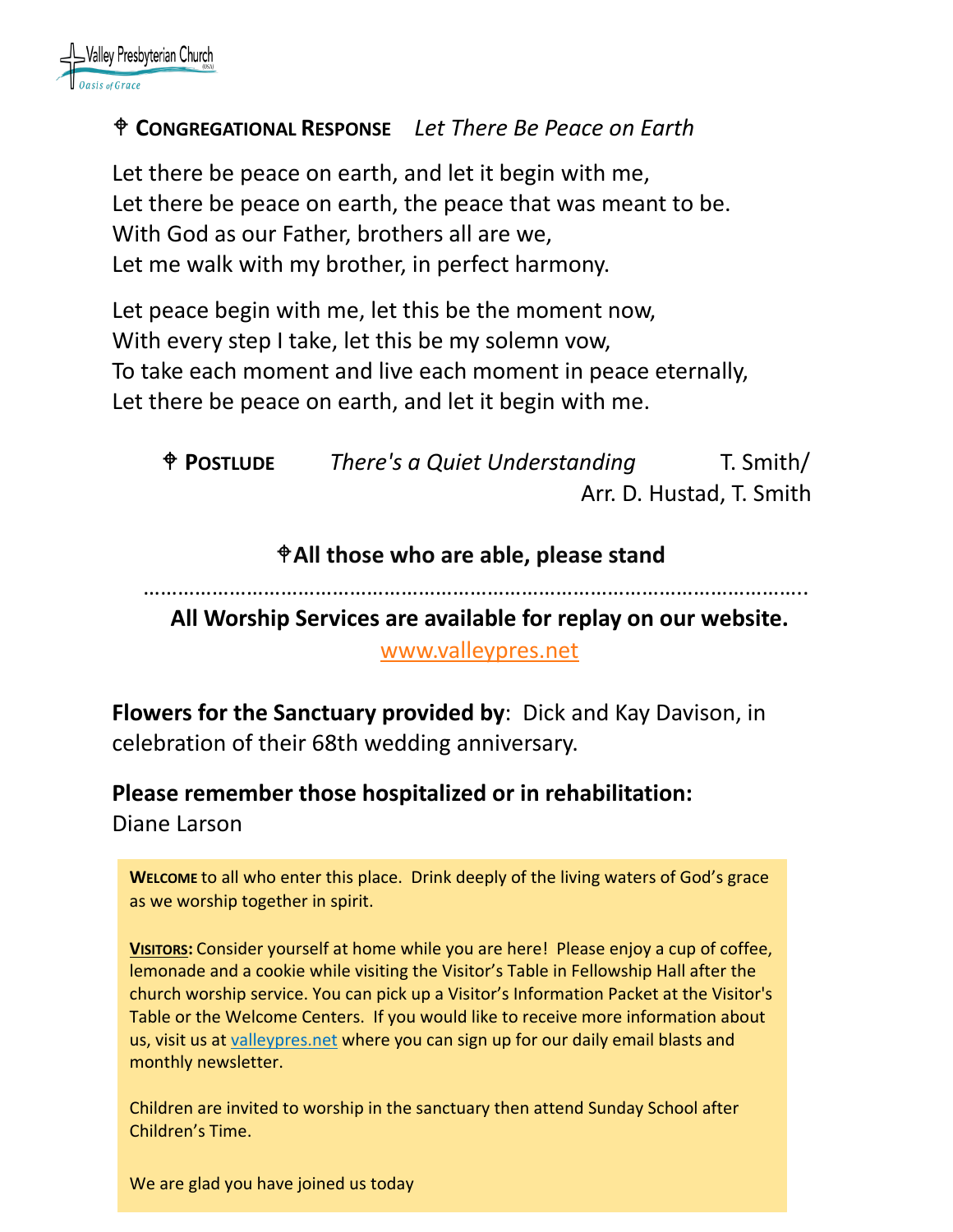| VPC Financial - Attendance / On-Line Viewing Metrics                                              |              |                                    |        |  |  |
|---------------------------------------------------------------------------------------------------|--------------|------------------------------------|--------|--|--|
| <b>Monthly Giving Support Contributions</b>                                                       |              | <b>Weekly Attendance / Viewing</b> |        |  |  |
| May-2022                                                                                          |              | Through Week #25 (06/19/22)        |        |  |  |
| <b>Monthly Giving Support</b>                                                                     | \$<br>61,003 | <b>Weekly Attendance Sanctuary</b> | 144    |  |  |
| <b>Monthly Giving Budget</b>                                                                      | 51,040       | * YTD 2022 Attendance Sanctuary    | 6,145  |  |  |
| *YTD Giving Support                                                                               | 348,443      | ** Weekly Viewing On-Line          | 101    |  |  |
| *YTD Giving Budget                                                                                | 396,448      | ** YTD 2022 Viewing On-Line        | 4,498  |  |  |
|                                                                                                   |              | * YTD 2022 Attendance / On-Line    | 10,643 |  |  |
|                                                                                                   |              | * YTD 2021 Attendance Sanctuary    | 3,400  |  |  |
| ** Number of on-line devices tuned into Sunday service<br>* YTD = Year to Date                    |              |                                    |        |  |  |
| 2022 Per Capita is \$41.50 per member<br>D. Brooks - VPC treasurer - dxb38@cox.net - 520-399-3959 |              |                                    |        |  |  |
|                                                                                                   |              |                                    |        |  |  |

**FREE 4TH OF JULY PARTY:** Come and join us July 3rd (after Sunday Worship) from 11:00 A.M.—1:00 PM for a hamburger or hot dog, dessert and entertainment. Pick up your free ticket today after worship in the Fellowship Hall .

**VALLEY READERS:** June 27th at 2:00pm in classroom 1. This month's book is *The Storyteller's Secret* by Sejal Badani. Contact Anne Morrison (520) 399-0762 for more information.

**VOLUNTEERS NEEDED**: The Fellowship Team needs help serving, cookies and coffee on July 10, 17, 24 and 31. Please contact Cheryl Stepp— (805) 551-3512, Nancy Storey—(719) 494-9547 or Jana Honermann (303) 731-9123.